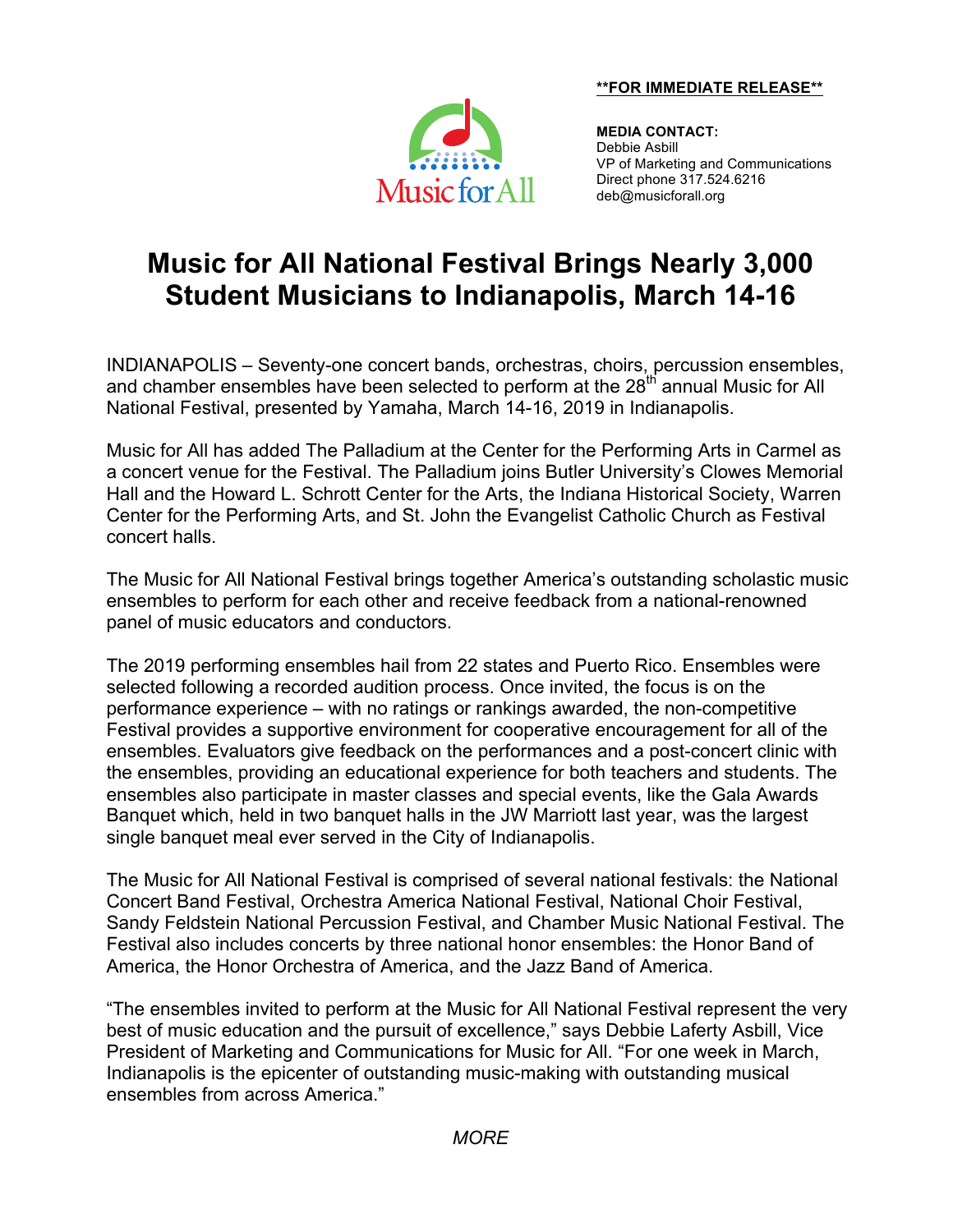# **Concerts Open to the Public**

All Festival concerts are open to the public, some are ticketed with admission fee and some are free of charge. In addition to the school music ensembles, the Festival Features these special concerts:

## *Thursday, March 14*

## **The University of Louisville Cardinal Singers**

7:00 p.m., St. John the Evangelist Catholic Church Kent Hatteberg, Conductor

# **Chamber Music Festival Concert sponsored by Vandoren & Yamaha**

8:00 p.m., Indiana Historical Society Featuring Vandoren Emerging Artist Winners and Yamaha Performing Artists H2 Saxophone Quartet

# *Friday, March 15*

# **Honor Orchestra of America**

8 p.m., Clowes Memorial Hall, concert shared with the Jazz Band of America Conducted by Sey Ahn, Idyllwild Music Center

#### **Jazz Band of America**

8 p.m., Clowes Memorial Hall, concert shared with the Honor Orchestra of America Conducted Shelly Berg, five-time Grammy-nominated arranger, orchestrator, and producer, and Dean of the Frost School of Music, University of Miami Wycliffe Gordon, Guest Artist, Yamaha Performing Artist, Trombone, and original member of the Lincoln Center Jazz Orchestra The Jazz Band of America will premier a piece by Todd Bashore

#### *Saturday, March 16*

#### **National Percussion Festival Honors Concert**

Saturday, March 16, 12:00 p.m., Howard L. Schrott Center for the Arts

#### **Music for All National Choir Festival Choir with the Ball State University Orchestra**

Saturday, March 16, 1:30 p.m., The Palladium Center for the Performing Arts André Thomas, Conductor; Henry Leck, Artistic Director; Doug Droste, Conductor, Ball State University Orchestra

#### **Honor Band of America**

8 p.m., Clowes Memorial Hall Conducted Ray Cramer, Professor Emeritus, Indiana University The Honor Band of America will premier a piece by composer-in-residence Ryan George

Ticket and schedule information for all of the Festival concerts online at musicforall.org/festivaltickets